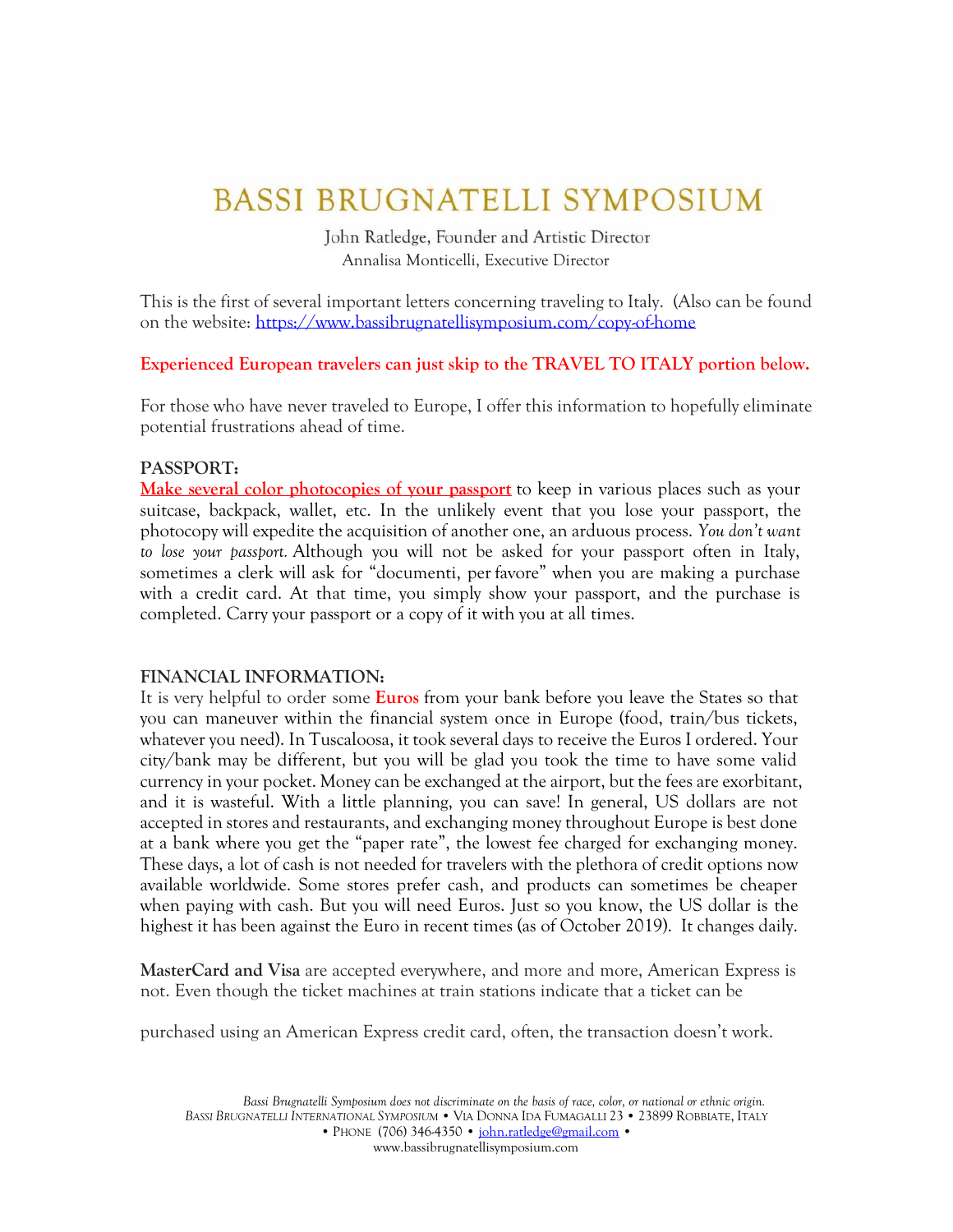**In the past, it was extremely important to call your credit card companies and alert them that you are traveling overseas, telling them the length of your stay prior to your departure, and the countries to be visited.** My credit card companies say that is not necessary any longer, but I do it anyway just to make sure all is well. Make sure you know your pin numbers. All of this is to protect you.

# **BAGGAGE:**

Airlines have gotten very specific as to the size and weight of acceptable luggage. Check your airlines for their regulations. In the USA, 50 pounds is the limit. In Europe, the acceptable weight of luggage is much less. Weigh your empty suitcase, and pack only what you think you will need. Unpack, and remove 25%. Repack and weigh. You will be expected to remove items from your suitcase at the airport if your bag is overweight. LESS IS MORE. Remember, you have to lug that stuff up and down a LOT of stairs, and it is exhausting! (I speak from personal experience.) **Less is more.** Second bags are \$100 each way.

# **TRAVEL TO ITALY:**

As the Symposium occurs during "high season" for traveling in Europe, the prices are much higher than during the rest of the year. Airfare is seasonal, but if you are creative, you can find manageable fares. These fares require flexibility on your part, but you will save money. Just this morning, I found \$837 USD from Atlanta or JFK to Milano. Even if it costs \$300 USD to get to a major hub and back, it can be a huge savings from what you find advertised with no flexibility on departure venues.

Fares will rise as "peak season" approaches (after 1 May), so now is the time to purchase flights. Consider staying longer to see a some of the country. You won't regret it.

Other sites of interest that offer lower fares than those in the USA include:

[mormondo.com](http://mormondo.com/) If you use Google Chrome, the internet pages that are in Italian are translated for you, or simply look for the English icon (British not the American flag) on the site itself. There are deals to be had if you are diligent.

## [skyscanner.com](http://skyscanner.com/)

## [google.com/flight](http://googleflights.com/)

Scott Keyes is a travel blogger endorsed by Clark Howard, and his website has a premium subscription but I only get his FREE emails. Great deals can be found at: [https://scottscheapflights.com](https://scottscheapflights.com/)

JetRadar is a phone APP with great prices. I FOUND \$875 yesterday on this app.

Also, consider flying into Dublin, Ireland and then taking Jet Air or Ryan Air into Milan. There are GREAT deals into Dublin always, but beware of luggage and weight restrictions. They charge a fortune for overweight bags.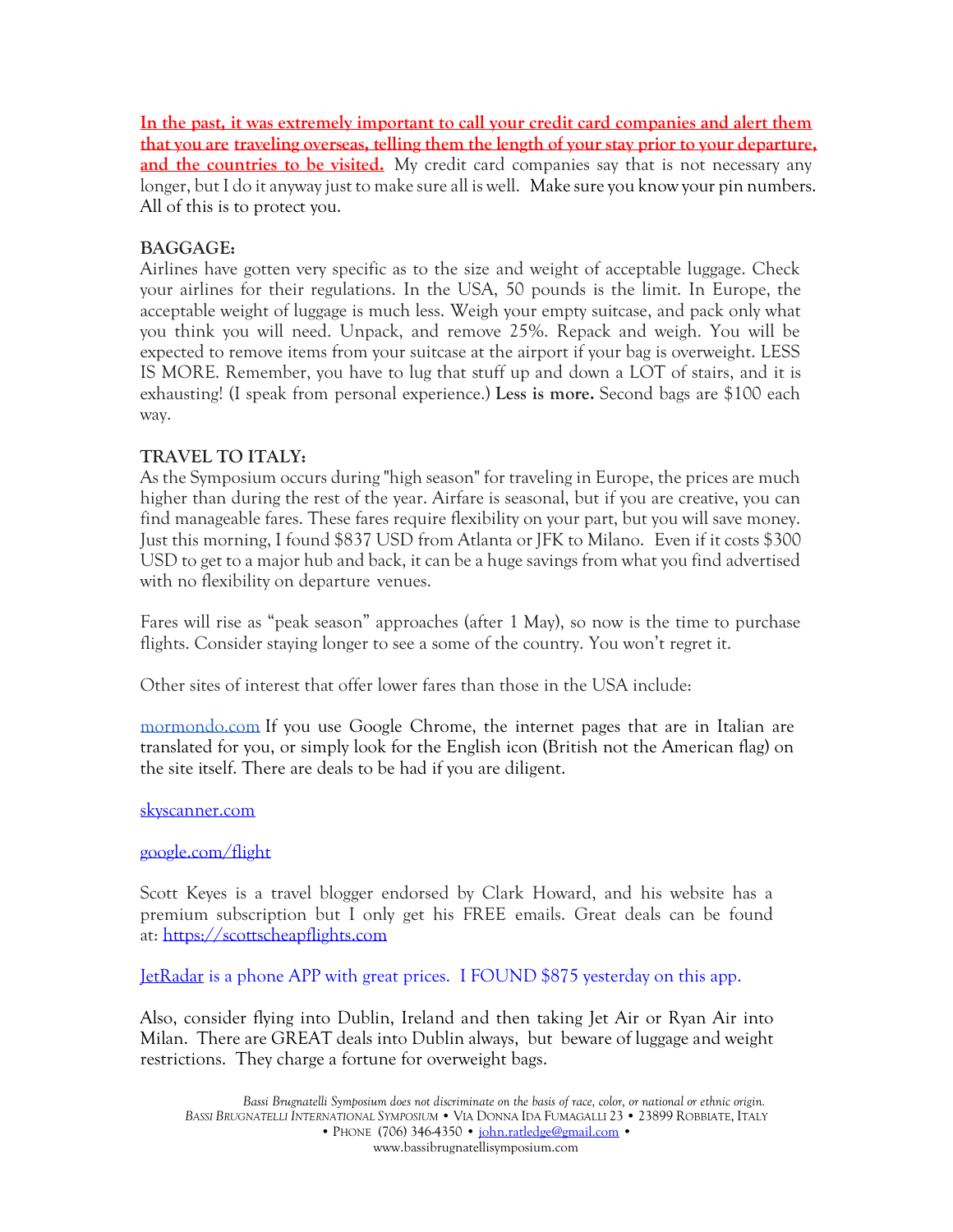#### **TRAVEL IN ITALY:**

Although not necessary, **you can purchase your train tickets online before you come to Italy should you wish to do so.** <http://www.malpensaexpress.it/en/> to purchase the **roundtrip** ticket from Malpensa Airport to Milano

•Linate folks should take a taxi to the Porto Garibaldi station (specifics below) [http://www.trenitalia.com/?gclid=CJugk\\_7Ynr4CFQcewwodQ14AJQ](http://www.trenitalia.com/?gclid=CJugk_7Ynr4CFQcewwodQ14AJQ) for your train tickets to **Paderno-Robbiate** (toward **Bergamo**). \*See below for clarification.

## **GETTING FROM THE AIRPORT TO ROBBIATE:**

## **MALPENSA EXPRESS**

Milano is an extremely large metropolitan area, and Malpensa Airport is almost one hour outside the city.

•Take the *Malpensa Express* from the airport to **MILANO PORTA GARIBALDI. Specific information about Malpensa Airport can be found on the website:**

**[https://docs.wixstatic.com/ugd/d9ada1\\_ccf5472d026049eab1aaefd76913a3d9.pdf](https://docs.wixstatic.com/ugd/d9ada1_ccf5472d026049eab1aaefd76913a3d9.pdf)**

You will need a **roundtrip ticket** which costs **€E18** or **€24E** if you buy them separately (which makes no sense). The dates and times are not negotiable, so make sure that you have thought ahead as to how much time you will need at the airport before your return flight. Individual airport requirements can be found online.

## **THIS INFORMATION APPLIES TO EVERYONE REGARDLESS OF THE ARRIVAL AIRPORT**.

Once at the Garibaldi station, you will need to purchase a ticket to **Paderno-Robbiate**. I have attached the listing of available trains from Milano going to **Paderno-Robbiate** (**toward Carnate and Bergamo**). SEE THE WEBSITE:

[https://docs.wixstatic.com/ugd/d9ada1\\_ccf5472d026049eab1aaefd76913a3d9.pdf](https://docs.wixstatic.com/ugd/d9ada1_ccf5472d026049eab1aaefd76913a3d9.pdf)

The ticket machines are straight forward and easy to use, and the ticket will cost around €4.50. Get a second class ticket, and when you are ready to board the train, look for the large number 2 on the side of the car.

Small towns are *not* listed as destinations on the large marquis that gives individual cities, track numbers (binario), and departure times, so **ROBBIATE WILL NOT BE LISTED**. Robbiate is simply a stop on the way to Bergamo. So look for **BERGAMO.** Binario is the track number that your train leaves from. Most likely, you will have to go down the stairs to locate your specific track portal. Just follow the people, and there will lots of them. Numbers are numbers, so no translation s needed. Once underground, you **ticket** by inserting it into the small machine on the wall at the base of the stairs for each binario. Make sure the ticket is flush left while inserting it. A little hole is punched into the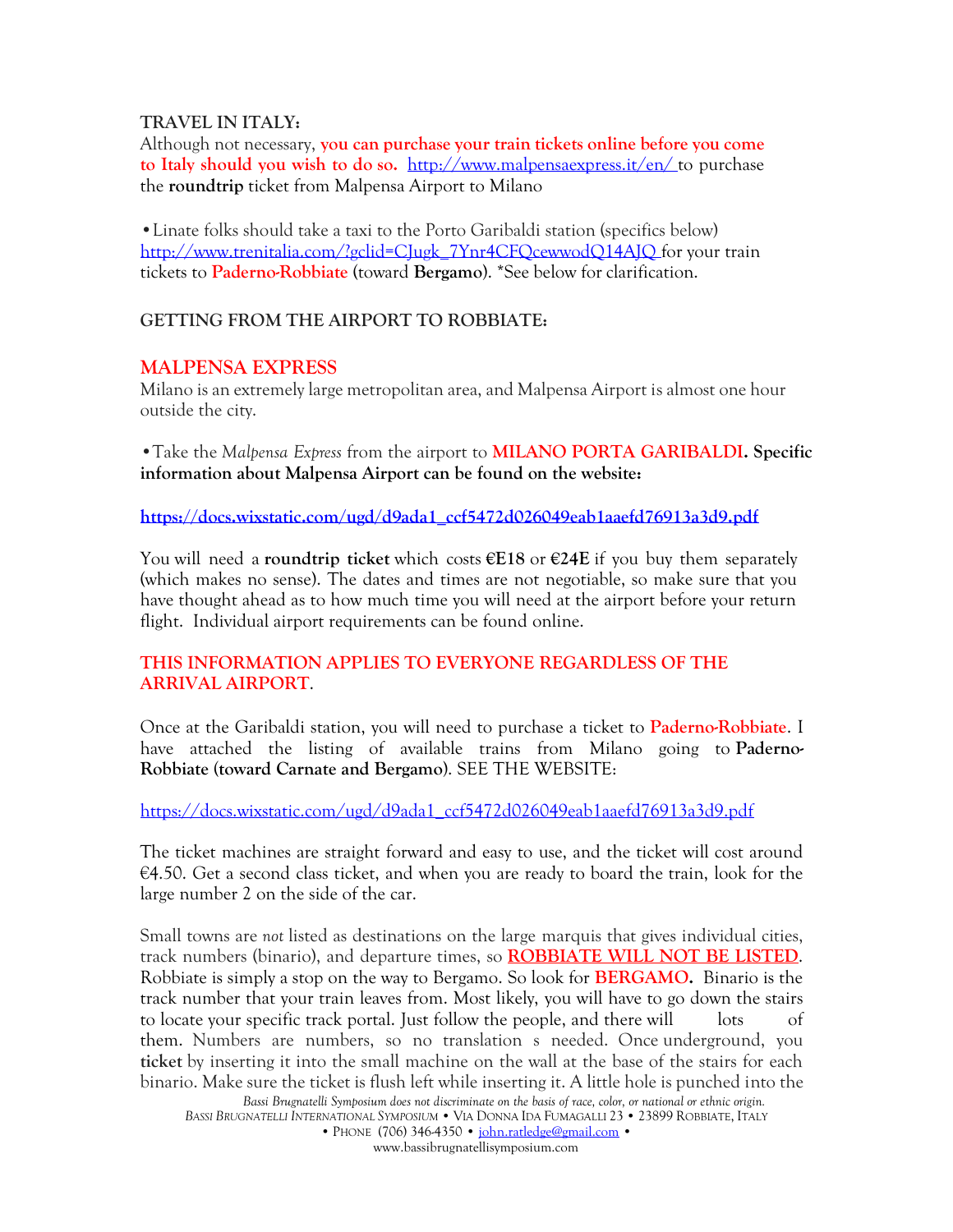ticket giving evidence of validation. One can pay a fine if this step is neglected. Usually, a train conductor will come through the train and check for the validated tickets of the passengers.

Trains leave when they say they are going to leave (in most cases). Just ask someone standing there, "Bergamo?" Someone will say, "Si, si, si?" or "No!" The tracks can be changed quickly with no warning, so always be listening and watching. There is an electronic screen at most binarios announcing the trains, but the sign doesn't always work. The train is clean and reliable. The process is an adventure.

I would suggest that you download "I-Translate" for your I-Phone or other smart device.

# **\*GETTING FROM LINATE AIRPORT TO ROBBIATE:**

## **This process is different because there is no Metro from Linate to Milano.**

The best solution is to **TAKE A TAXI** for €14 to the metro line–Porta Garibaldi. Ask, "Quanta costa alla stazione di Porta Garibaldi?" The taxi driver should say, "Quarttordici Euros." The other solution is just too much work as it requires BOTH the bus and the metro. In addition, you will be carrying your luggage. This choice costs around €15. Why fool with it? But I give you this option for your information.

**IMPORTANT:** Please send me your travel itinerary once it has been confirmed.

## **A REMINDER ABOUT HOTEL, BED AND BREAKFASTS/LODGING:**

Accommodations for the ten days are based on double occupancy, and if you wish a private room, there is a  $\epsilon$ 400 supplemental charge. I must know this information by 15 May 2020 as only a specified number of rooms have been reserved. We still have flexibility at this time; however, I need to know this **information as soon as possible**.

## **TRANSPORATION IN ROBBIATE:**

Public transportation is extremely limited in Robbiate, and taxi's are expensive. Short distances can cost  $\epsilon$ 10. I am negotiating with a local cab company to offer everyone a reduced fare. Renting a car is an option. If you do, you will need an International Driver's License (~\$20USD), and this can be obtained from any AAA here in the States.

Also, at the time of rental, you will have to determine the pickup time of the car at the airport. Make sure that you arrive at the dealership BEFORE the scheduled time. If you are late and do not call the rental agency, your reservation can be/will be cancelled, and you will not be reimbursed. (I got burned three years ago as I had two train delays. The agency didn't care. I was furious, but there was nothing that I could do but rent another car.) Europeans walk, and walking is a good option.